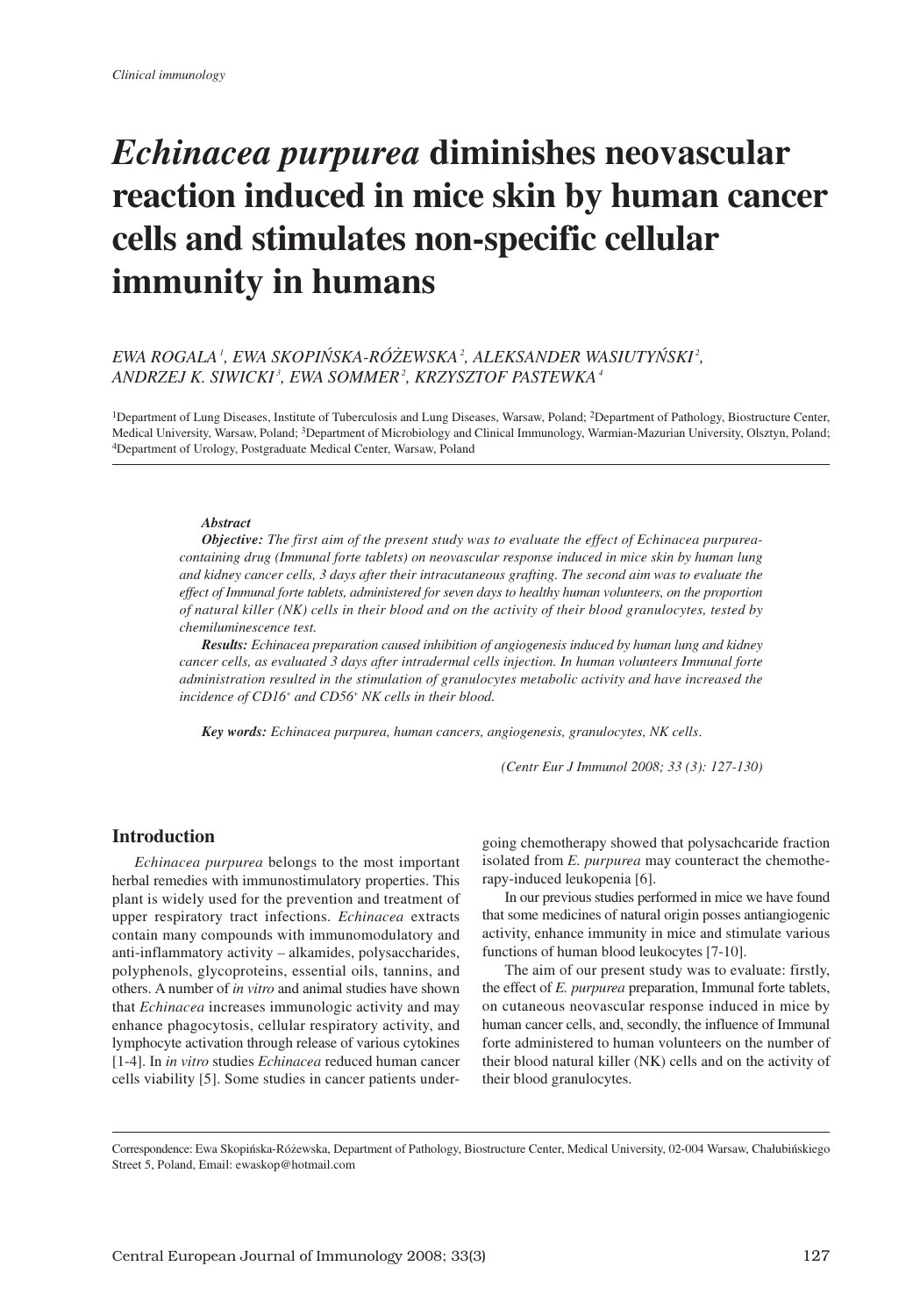# Material and Methods

#### Part 1

Lung cancer tissue (squamous cancer) was obtained from Surgery Department of Institute of Tuberculosis and Lung Diseases, Warsaw. Kidney cancer tissue (carcinoma clarocellualre) was obtained from Department of Urology, Postgraduate Medical Center.

Animals: 6-8 weeks old female inbred Balb/c mice. Mice have been of local laboratory breed, weighing 20 g each. Animals were handled according to the Polish law on protection of animals and NIH standards.

The following material was studied: Immunal forte tablets (LEK) – 3  $\times$  0.64 mg/day, 3  $\times$  0.32 mg/day and 3  $\times$ 0.16 mg/day.

Tumor tissue was sliced in a sterile ice-cold PBS and then treated with an enzyme mixture containing collagenase 0.1 mg/ml and DNAse 0.004 mg/ml, at room temperature, and stired for 45 min. Then the obtained suspension was filtered through a sieve, washed twice in PBS and suspended in Parker culture medium at a concentration of  $5 \times 10^6$  cells per ml. Viability of tumor cell suspensions as assessed by trypan blue exclusion test was about 80%.

Cutaneous angiogenesis assay was performed according to Sidky and Auerbach [11] with own modifications [12]. Briefly, multiple 0.05 ml samples of lung cancer cells or kidney cancer cells were injected intradermally into partly shaved, anesthetized Balb/c mice (at least 2-4 mice per group). In order to facilitate the localization of cell injection sites, the suspension was colored with 0.1% of trypan blue. Next, mice were fed Echinacea preparation in doses described previously, for 3 consecutive days. After 72 hours mice were sacrificed with lethal dose of Morbital. All newly formed blood vessels were identified and counted in dissection microscope, on the inner skin surface, at magnification of 6 ×, in 1/3 central area of microscopic field. Identification was based on the fact that new blood vessels, directed to the point of cells injection are thin and/or differ from the background vasculature in their tortuosity and divarications.

All experiments were accepted and supervised by the local Ethical Committee.

Table 1. Inhibitory effect of *Echinacea* on neovascular reaction induced in mice by intradermal injection of human pulmonary cancer cells

| Drug                               | Number of<br>examinations | Mean<br>inhihition<br>index +SE | <b>Difference</b><br>from the<br>control |
|------------------------------------|---------------------------|---------------------------------|------------------------------------------|
| immunal tablets $3 \times 0.64$ mg | 9                         | $0.85 \pm 0.03$                 | P < 0.01                                 |
| immunal tablets $3 \times 0.32$ mg | 9                         | $0.84 + 0.03$                   | P < 0.01                                 |
| immunal tablets $3 \times 0.16$ mg | 10                        | $1 \pm 0.03$                    | non<br>significant                       |
| control                            | 14                        | $1+0.02$                        |                                          |

#### Part II

Study was performed in 25 healthy male volunteers, 20-40-years old. Blood from cubital vein was obtained twice, before and after 7days treatment. The following materials were studied:

- 1) Echinaceae purpureae aerial parts succus siccum (Immunal forte – tablets, LEK), 160 mg (2 tablets) daily for 7days – 14 persons,
- 2) placebo, 2 tablets daily for 7days 11 persons.
	- The following parameters were studied: • analysis of NK cells was done by monoclonal antibody staining of specific markers CD16+ , CD56+ using DAKO APAP KIT System 40, USA, in Lymphoprep-isolated blood mononuclear cell suspensions, according to producer instruction;
	- chemiluminescent activity (CL) of blood granulocytes, according to [10]; briefly 0.05 ml of heparinized blood was diluted 1:4 with PBS supplemented with 0.1% of glucose and 0.1% of BSA; 0.05 ml of such diluted blood was added to 0.2 ml of luminol solution  $(10^{-5} M)$ in PBS and placed in the scintillation counter Rackbeta 1218, LKB Wallac, in the out of coincidence mode for spontaneous CL measurement; cells were activated by addition of fMLP (Sigma) in final concentraion  $10^{-7}$  M; CL of stimulated cells was then measured for 15 min; the results were calculated as a maximal CL value (in cpm) for 1000 granulocytes.

All experiments were accepted and supervised by the local Ethical Committee.

Statistical analysis of the results was performed using Student t-test.

## **Results**

The inhibitory effect of Echinacea preparation on neovascular reaction induced in mice by injection of cancer cells was observed. We noticed statistically significant reduction of new blood vessels formation in high doses of Echinacea preparation (Table 1 and Table 2). Such effect

Table 2. Inhibitory effect of Echinacea on neovascular reaction induced in mice by intradermal injection of human kidney cancer cells

| Drug                               | Number of<br>examinations | Mean<br>inhibition<br>index +SE | <b>Difference</b><br>from the<br>control |
|------------------------------------|---------------------------|---------------------------------|------------------------------------------|
| immunal tablets $3 \times 0.64$ mg | 9                         | $0.68 + 0.02$                   | P < 0.01                                 |
| immunal tablets $3 \times 0.32$ mg | 10                        | $0.88 + 0.02$                   | P < 0.05                                 |
| immunal tablets $3 \times 0.16$ mg | 8                         | $0.94 \pm 0.03$                 | non<br>significant                       |
| control                            | 14                        | $1+0.02$                        |                                          |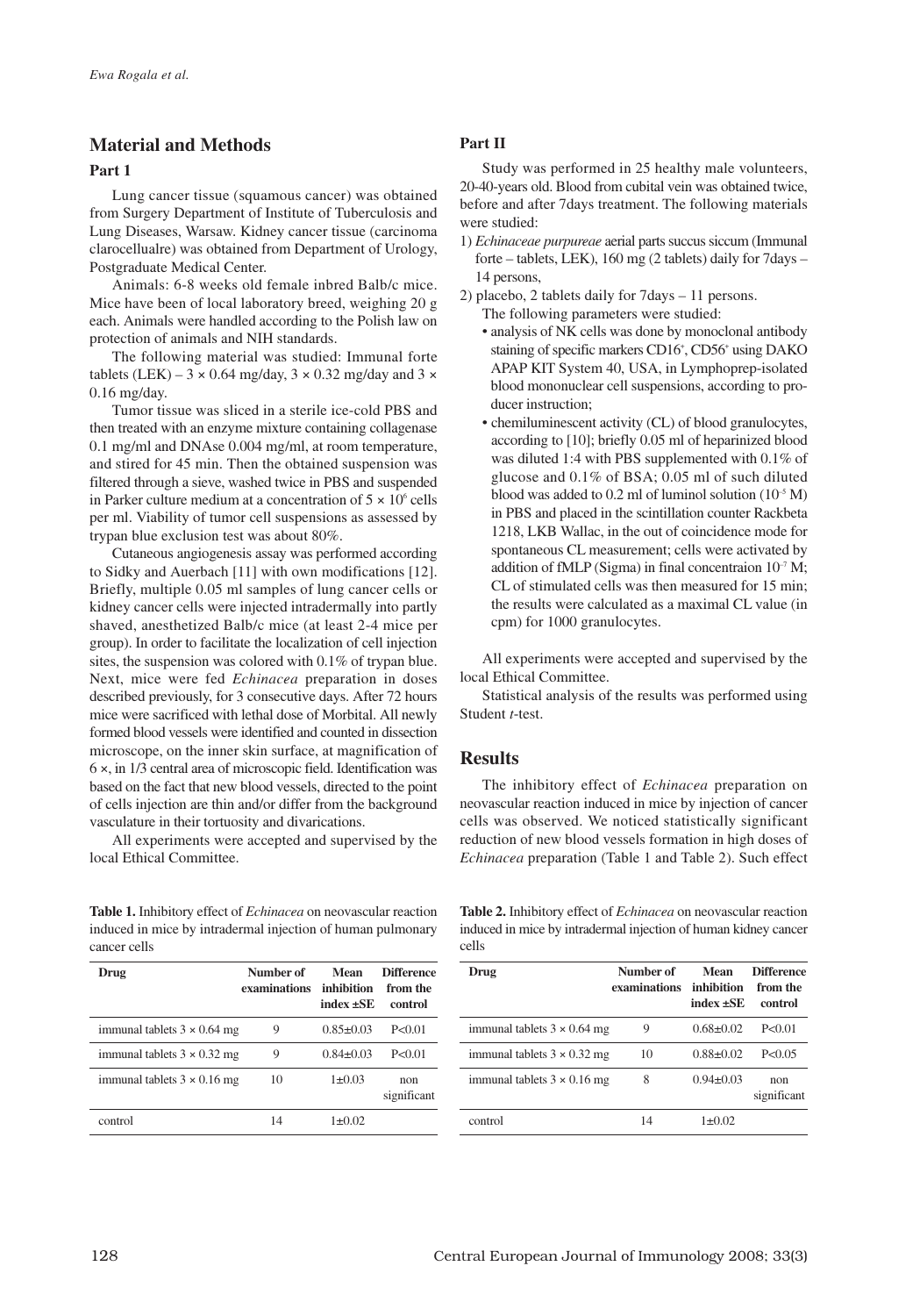| NK specific markers (mean $\% \pm SE$ ) in human volunteers |                 |                |  |
|-------------------------------------------------------------|-----------------|----------------|--|
| Study group                                                 | $CD16+$         | $CD56+$        |  |
| before treatment (25 persons)                               | $12.6 \pm 0.68$ | $8.3 \pm 0.61$ |  |

after placebo (11 persons) 14.3±1.08 8.6±1.20 after Echinacea (14 persons) 17.3±1.04\*\* 10.6±0.66\*

Table 3. The effect of 7 days administration of Echinacea or placebo tablets on the incidence of blood mononuclear cells with

 $*P<0.05$ ,  $*P<0.01$ .

Table 4. The effect of *Echinacea* or placebo tablets administration to human volunteers for 7 days on the chemiluminescent activity of their blood granulocytes. The results are presented as stimulation indices (I.S.) (cpm after treatment divided by cpm before treatment)

| Study group                            | Mean I.S. $\pm$ SE |
|----------------------------------------|--------------------|
| before treatment (25 persons)          | $1.00 \pm 0.08$    |
| after placebo (11 persons)             | $0.77 \pm 0.11$    |
| after <i>Echinacea</i> (14 persons)    | $1.51 \pm 0.26*$   |
| $\mathbf{r}$ $\mathbf{r}$ $\mathbf{r}$ |                    |

 $*P<0.05$ .

was observed as well in the case of lung cancer cells as kidney cancer cells. There was no influence of low dose of Echinacea preparations on neovascularization.

Table 3 presents the number of mononuclear cells with NK specific markers in blood of persons treated with Echinacea preparation. Echinacea intake statistically significantly increased NK cells number, particularly CD16<sup>+</sup>. Placebo had no effect.

Significant stimulation of granulocytes activity was observed in comparison to the values obtained before treatment or after placebo (Table 4).

## **Discussion**

The results of the present study demonstrated that E. purpurea preparation Immunal forte tablets caused inhibition of angiogenesis induced by human cancer cells. Chicca et al described that E. pallida extract was able to induce apoptosis of human pancreatic cancer and colon cancer cell lines by increasing significantly caspase 3/7 activity and promoting nuclear DNA fragmentation [5]. It was found that flavonoids, present also in Echinacea extract, inhibit activities of metalloproteinases and some serine proteases important for angiogenesis [13]. Other polyphenolic compounds have ability to block VEGF binding to its receptor and inhibit VEGF receptor phosphorylation [14]. It seems that Echinacea ingredients exert multifunctional inhibitory effects on tumor angiogenesis.

Experiments performed by Razina et al [15] on mice with transplanted Lewis lung carcinoma showed that the officinal E. purpurea preparation did not influence the efficacy of cytostatic therapy, however, a hydrophilic polysaccharide complex isolated from Echinacea increased the antitumor and antimetastatic activity of cyclophosphamide.

Echinacea is immune system stimulator. In patients with immunodeficiency, e.g. with neoplasm disease undergoing the antitumor therapy, it is important to reduce infections. In our previous study E. purpurea succus (Immunal drops) stimulated proliferative activity of blood mononuclear leukocytes, increased blood granulocytes activity and elevated CD4/CD8 ratio [10]. In the present study another Echinacea preparation (Immunal forte, tablets) stimulated human blood granulocytes chemiluminescence activity. It is known that the generation of the reactive oxygen species during oxidative burst is the most important process in the killing of microbial pathogens. Roesler et al. reported that the polysaccharides purified from large-scale cell cultures of the plant E. purpurea could induce acute phase reactions and activation of phagocytes in humans [16]. Melchart et al. showed that polysaccharides isolated from E. purpurea might be effective in reducing chemotherapy-induced leukopenia in patients with advanced gastric cancer [6].

In the present study Echinacea preparations augmented the number of NK cells, which is known to play a major role in the rejection of tumors and cells infected by viruses. Curier et al. reported that in aging mice E. purpurea increased new NK cells production in bone marrow, leading to an increase of NK cells in the spleen. This increase was paralleled by an increase in NK cells anti-tumor activity [17]. The authors did not notice the difference in number of mature granulocytes and their precursors, as well as lymphocytes T and B, and the red blood cell precursors in both the spleen and the bone marrow [18].

The dietary administration of E. purpurea extract to mice bearing leukemia increased number of NK cells and prologned life span [19].

In summary, Echinacea preparation used in our study showed an anti-angiogenic properties and succoured human immune system. It seems that *Echinacea* preparations might be effective in cancer patients with impaired immunity as an immunoenhancing and anti-angiogenic herbal medicine.

#### **References**

- 1. Skopińska-Różewska E, Wojtasik E: Immunotropowe działanie jeżówek. In: Skopińska-Różewska E (ed.). Wpływ substancji naturalnych na układ odpornościowy. Wyd. Fundacja Pomocy Zdrowiu, Warszawa 2002; 32-42.
- 2. Facino RM, Carini M, Aldini G et al. (1995): Echinacoside and caffeoyl conjugates protect collagen from free radicalinduced degradation: a potential use of Echinacea extracts in the prevention of skin photodamage. Planta Med 61: 510-514.
- 3. Clifford LJ, Nair MG, Rana J, Dewitt DL (2002): Bioactivity of alkamides isolated from Echinacea purpurea (L) Moench. Phytomedicine 9: 249-253.